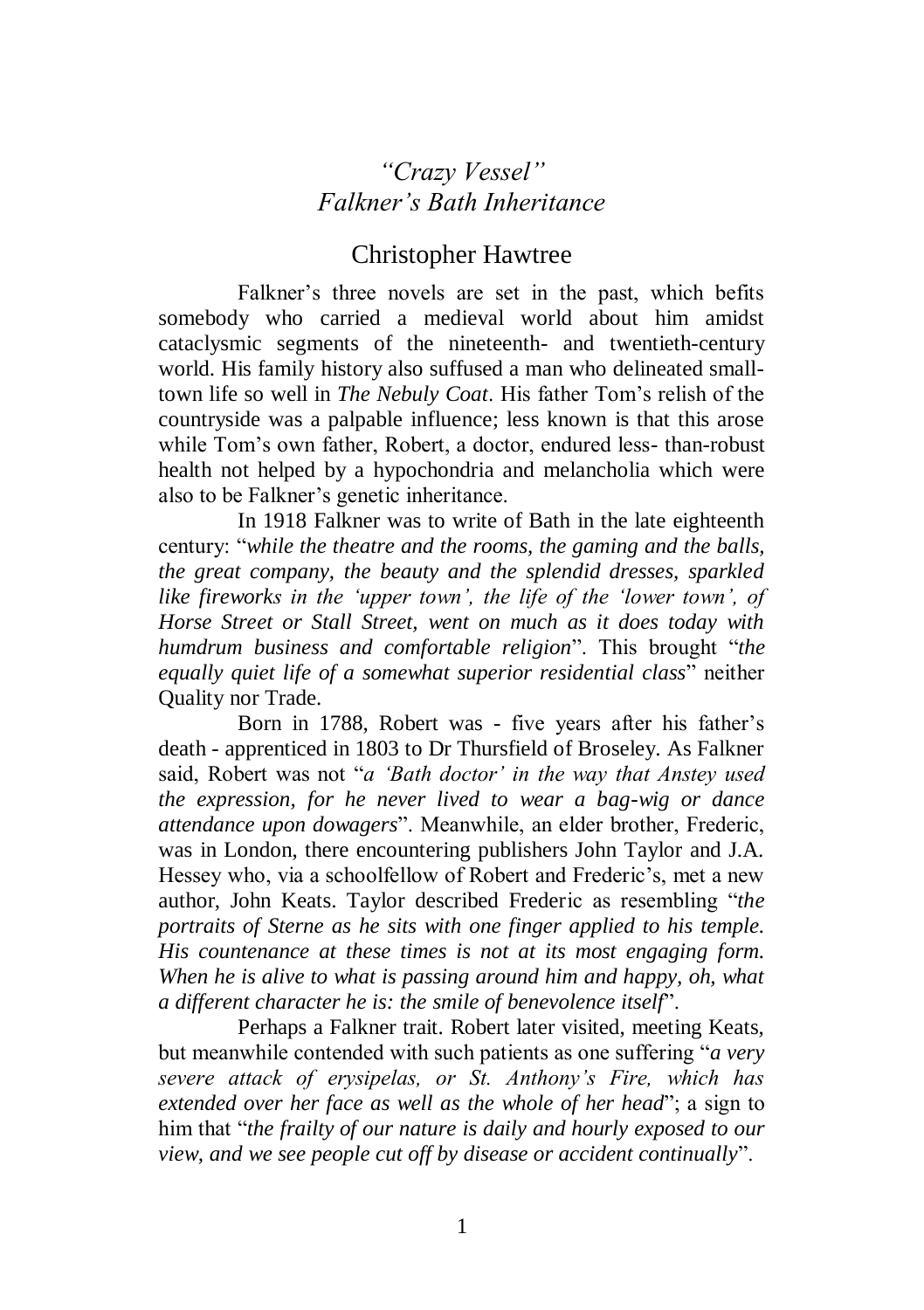"*Less concerned with prolonging his life than with the making of a good death*," as Falkner said, this was an unlikely choice of career. In 1811 Robert became the Bristol Infirmary's dispenser, and was soon ill. Two years on, health precarious, he set up his plate in Henrietta Street, Bath, work there promised by Dr. Cruttwell, whose family duly included the Oxford don derided in Evelyn Waugh's early novels.

"*Robert is rather poorly, he took an emetic last Monday evening... Since that he seems rather better but looks thin and yellow*," wrote an aunt. Depressed, impervious to events national and personal, he had so recovered by 1818 that, surprisingly, he became engaged to the spirited Lucy Alexander of Manningford Bruce in Wiltshire. How the families met is uncertain but the county was to have as strong a hold upon Falkner as Dorset.

The "*pleasant and roomy old-fashioned*" Henrietta Street building, as Falkner described it, was in a Bath now dominated by retired clergymen and officers while the Continent could again be visited and "*the Regent set up a counterblast of his own in Brighton; the seaside cult and fashion grew amazingly, and became the most potent of all the influences which were marshalled against the Queen of the West*."

Robert's mother and two of his sisters left for Wiltshire while, in 1820, with Tom, a six-month-old baby, Robert and Lucy decided that "*out of doors there is certainly not much to love*". They moved to remote Huish, between Marlborough and Pewsey but in 1823, with a second child (also Robert), they went to Widcombe Hill, near Bath. Another son - James - was born that November, and Robert was ill again but sufficiently recovered by 1827 to sire a fourth son, John, whose birth exhausted Lucy. She fell ill, went to Manningford, and died at thirty-three, soon followed by the baby. Grief-stricken, fretting Robert took a different house outside Bath, and put his other sons in relations' care but, come May 1831, young "*Robert is very ill, and has been for nearly a week*"; Robert was soon dead. James stayed while Tom went to a Kilvert cousin, Robert, whose Oriel career had ended with such depression that he fell from his chair and became a curate and teacher.

Before long, James's suspected measles turned worse; his father found "*his breath is frequently too quick, and at present he is very excitable, I scarcely know what to do with him - and so decided to have some waistcoats made for [him], if I can find any person to make them as I was not satisfied with the woman I employed some*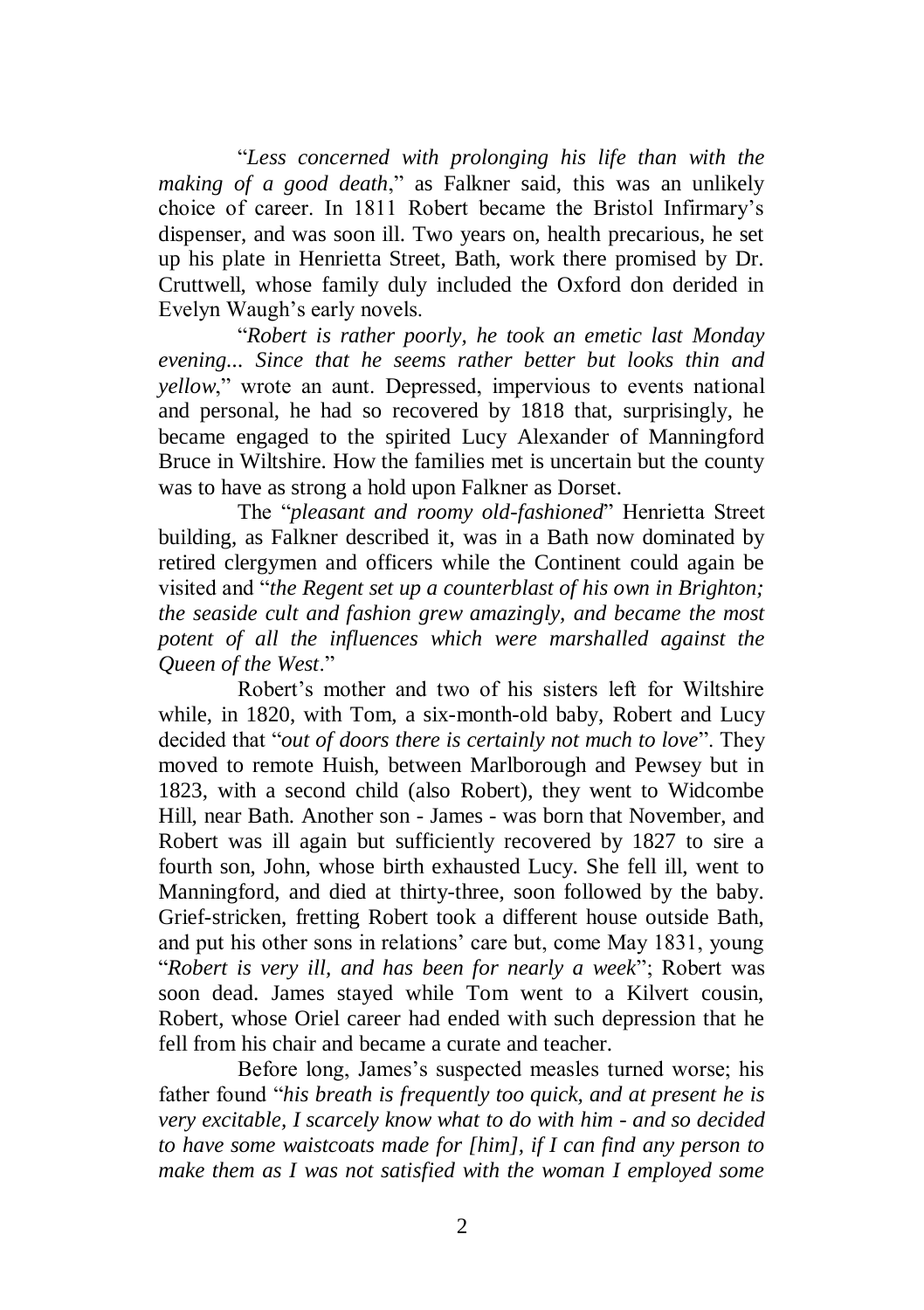*time ago*". James was never to wear them, dying on December 2nd.

A year later Robert said that "*I continue to feel very unwell from frequent repetition of my cold and cough... prevented from attending Divine Service grieved me very much*". Desultory, no longer a dispenser, reluctant to visit, he was cheered by Tom's return after the Kilvert cousin lost his curacy and suffered another black period. These nine months proved a joy to father and son, whose ad hoc education continued at home and with a French and drawing master. All the while attended by a fat dog Flora, they tended the garden, enjoyed visits from Kilverts and played chess and back- gammon - all anticipating Tom's own widowhood with Falkner.

In summer 1833 Tom returned to a recovered Robert Kilvert in Wiltshire. Robert soon found that "*the very fluctuating, I may say indeed weakened state of my health for the last nine months, prevents me from taking any active or decided step and particularly in matters of moment"; he even called himself "a crazy vessel*" whom hosts only had only themselves to blame for inviting.

He continually reminded Tom to dress against the cold. It was on these well-wrapped walks, thought Falkner's sister Anne, that "*for the first time in his life consciously... Tom seems to have taken possession of the Hills, as of an inheritance. The short, springy turf, the down scents, the smell of the crushed thyme, the milkworts and our Lady's bed straw came to him as a great joy*".

Lamentations, however, were Robert's lot in 1834. Although Flora was "*very well, very fat, and very idle*", he himself "*cannot but write a very few lines to you, from a severe headache, to which I have for some time been liable... I am compelled to live very low, being liable to fever continually, both combined reduce me very much and make me feel very weak*". Another Kilvert cousin, a struggling doctor, saw that "*the abscess, which had been so long forming under my jaw, has not yet broken, but I hope it will not now be so many days before it discharges itself*".

He slowly improved (although Flora's habits were such that she was "*certainly not advanced in my favour*"). Hopes were dashed by fever and "*these continued strong and cold easterly winds affect me very much*". With Tom's next return, Robert cheered up.